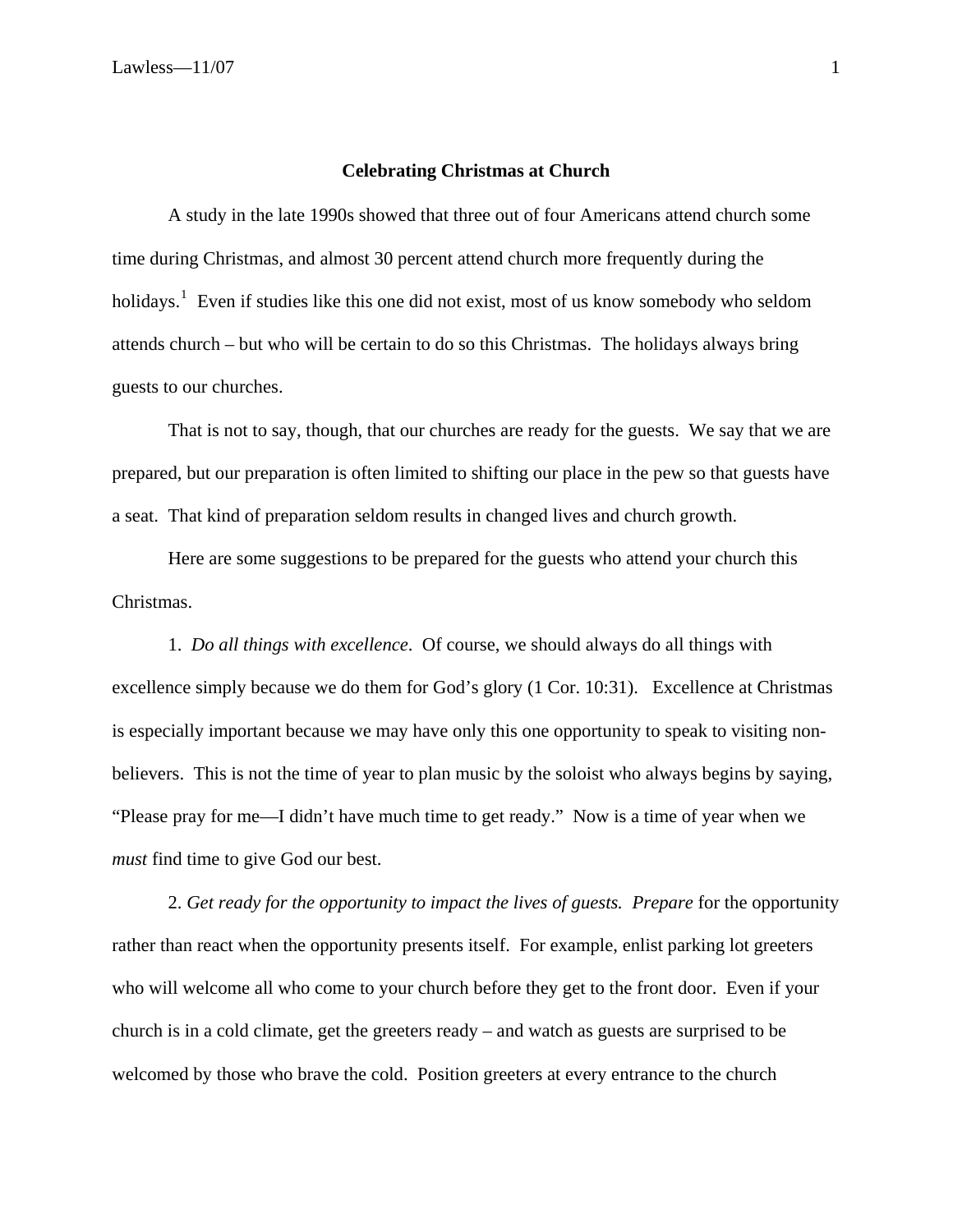building. Welcome guests with a small gift bag that includes homemade cookies (that taste good!) and church information. Prepare for a time and place for the senior pastor to meet guests after the service.

3. *Secure information from guests.* Follow up is imperative, but it is impossible if the church does not secure contact information. Rather then embarrass guests, consider requesting basic information from *all* attenders during the Christmas season. Consider using pew pads or producing a special form that attenders will pass through the congregation during each service. If all attenders are completing the forms, guests will be more likely to do so as well. It is even possible that the church might get an opportunity to correct outdated information on its own members! Again, prepare for the guests by having in place a clear plan to follow-up.

4. *Do not miss the opportunity to teach the theology of Christmas.* The Christmas story is much more than the story of a baby born in a manger. It is the story of a God who took on flesh, ultimately providing salvation through His own efforts rather than mere human effort. Jesus was uniquely full deity and full humanity, yet inheriting no sin from the first human being, Adam. The virgin birth is a non-negotiable truth of the Christian story that demands more than a cursory review during the Christmas season. Teach the doctrine in such a way that unchurched guests are not overwhelmed with Christian lingo – but do teach it. Perhaps a guest will learn that Christmas really does matter eternally.

5. *Do not ignore Easter at Christmas.* The virgin birth is critical, but its importance is incomplete without the rest of the story. Bethlehem needs Calvary, and both need the resurrection of Easter morning. The baby in Bethlehem was the crucified Redeemer who defeated the enemy through His cross and resurrection. If a guest attends our church only on Christmas, surely he deserves to hear the entire story of salvation – and be challenged to follow